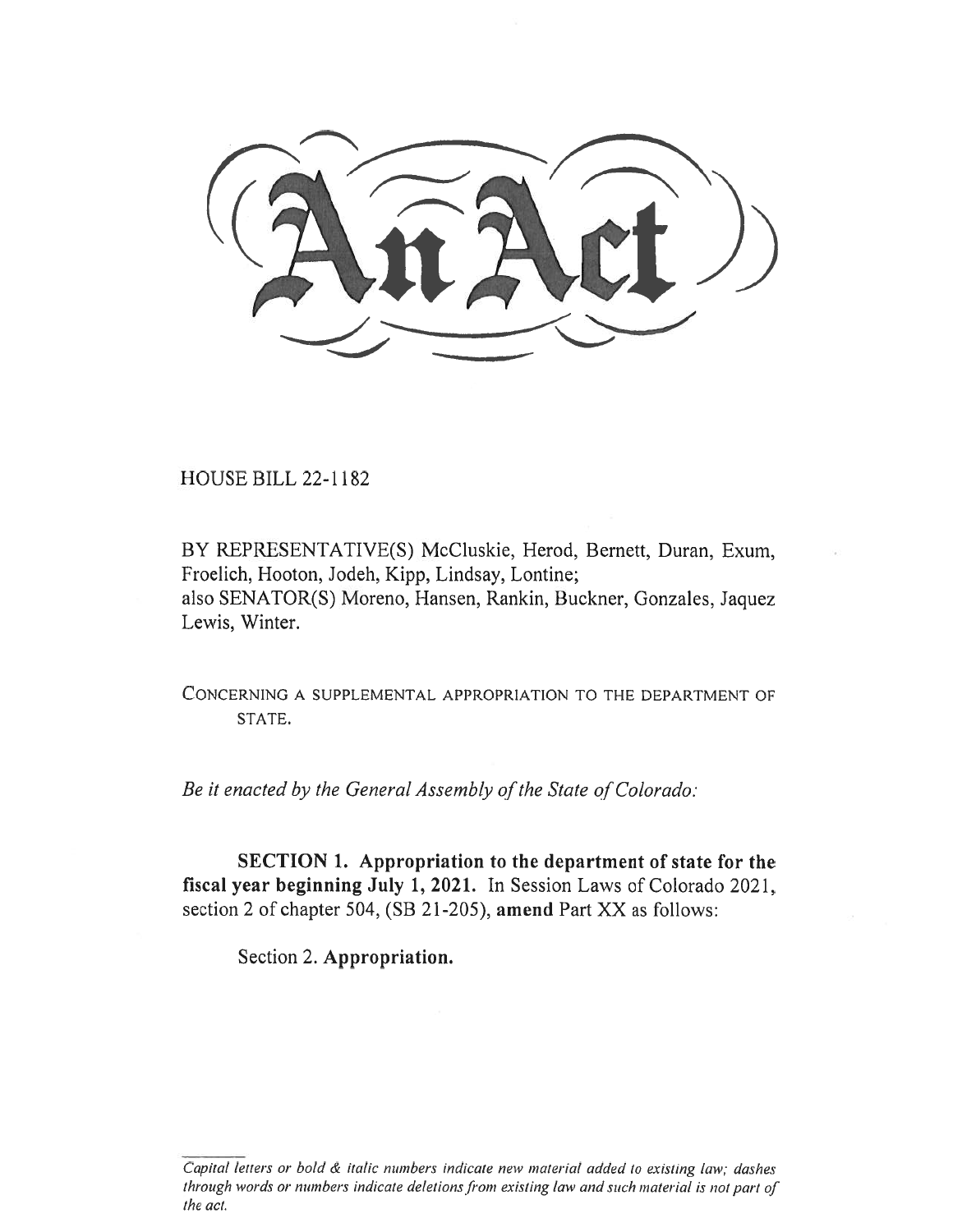|                           |              |                               | <b>APPROPRIATION FROM</b>                      |                             |                                       |                         |  |  |  |  |
|---------------------------|--------------|-------------------------------|------------------------------------------------|-----------------------------|---------------------------------------|-------------------------|--|--|--|--|
| ITEM &<br><b>SUBTOTAL</b> | <b>TOTAL</b> | <b>GENERAL</b><br><b>FUND</b> | <b>GENERAL</b><br><b>FUND</b><br><b>EXEMPT</b> | <b>CASH</b><br><b>FUNDS</b> | <b>REAPPROPRIATED</b><br><b>FUNDS</b> | FEDERAL<br><b>FUNDS</b> |  |  |  |  |
|                           |              |                               |                                                |                             |                                       |                         |  |  |  |  |

## PART XX DEPARTMENT OF STATE

| (1) ADMINISTRATION DIVISION      |                      |  |
|----------------------------------|----------------------|--|
| <b>Personal Services</b>         | <del>2,064,622</del> |  |
|                                  | 2,178,422            |  |
|                                  | $(21.1$ FTE)         |  |
| Health, Life, and Dental         | 1,599,943            |  |
| Short-term Disability            | 18,277               |  |
| S.B. 04-257 Amortization         |                      |  |
| <b>Equalization Disbursement</b> | 578,281              |  |
| S.B. 06-235 Supplemental         |                      |  |
| <b>Amortization Equalization</b> |                      |  |
| Disbursement                     | 578,281              |  |
| <b>Salary Survey</b>             | 378,464              |  |
| <b>PERA Direct Distribution</b>  | 255,791              |  |
| Workers' Compensation            | 51,618               |  |
| <b>Operating Expenses</b>        | <del>450,000</del>   |  |
|                                  | 382,000              |  |
| Legal Services                   | 648,827              |  |
| Outside legal services           | 25,000               |  |
| Administrative Law Judge         |                      |  |
| Services                         | 16,040               |  |
| Payment to Risk                  |                      |  |
| Management and Property          |                      |  |
| Funds                            | 159,124              |  |
| Vehicle Lease Payments           | 12,443               |  |
| Leased Space                     | 1,205,433            |  |
| Payments to OIT                  | 505,524              |  |
| <b>CORE Operations</b>           | 19.539               |  |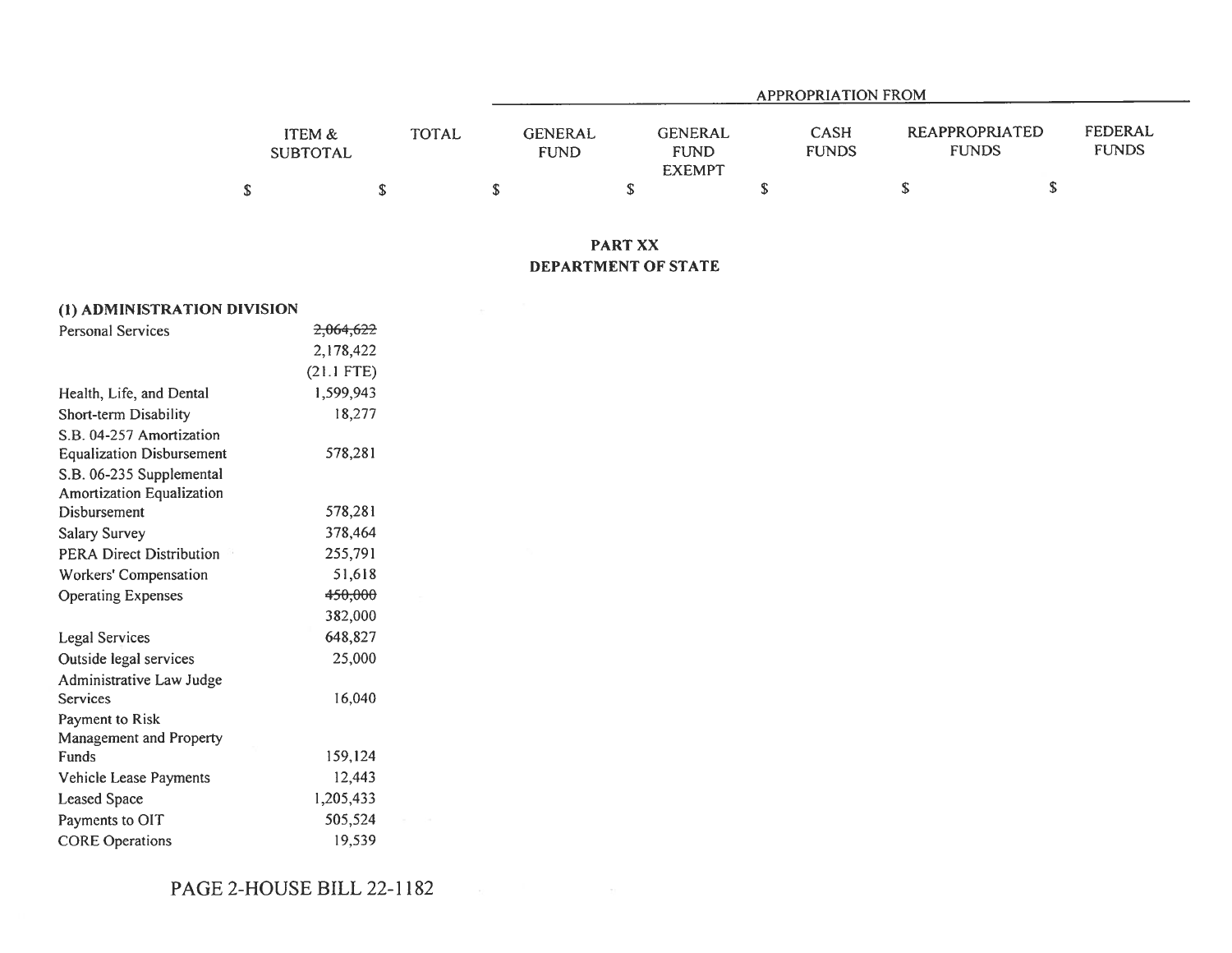|                                                                                    |                                      |                      |              |                          | APPROPRIATION FROM            |        |                                                |   |                                        |   |                                |                         |
|------------------------------------------------------------------------------------|--------------------------------------|----------------------|--------------|--------------------------|-------------------------------|--------|------------------------------------------------|---|----------------------------------------|---|--------------------------------|-------------------------|
| 397                                                                                | <b>ITEM &amp;</b><br><b>SUBTOTAL</b> |                      | <b>TOTAL</b> |                          | <b>GENERAL</b><br><b>FUND</b> |        | <b>GENERAL</b><br><b>FUND</b><br><b>EXEMPT</b> |   | <b>CASH</b><br><b>FUNDS</b>            |   | REAPPROPRIATED<br><b>FUNDS</b> | FEDERAL<br><b>FUNDS</b> |
|                                                                                    | \$                                   |                      | \$           | S                        |                               | ጦ<br>ъ |                                                | Φ |                                        | J | P                              |                         |
| <b>Electronic Recording</b><br>Technology Board<br><b>Indirect Cost Assessment</b> |                                      | 2,222,375<br>148,425 |              |                          |                               |        |                                                |   |                                        |   |                                |                         |
| Discretionary Fund                                                                 |                                      | 5,000                |              | 10,943,007<br>10,988,807 |                               |        |                                                |   | 10,943,007*<br>10,988,807 <sup>a</sup> |   |                                |                         |

<sup>a</sup> Of this amount, \$8,766,432 shall be from the Department of State Cash Fund created in Section 24-21-104 (3)(b), C.R.S., and \$2,222,375(I) shall be from the Electronic Recording Technology Fund created in Section 24-21-404 (1)(a), C.R.S., which is shown for informational purposes only because it is continuously appropriated.

 $\sim$ 

## (2) INFORMATION TECHNOLOGY DIVISION

| Personal Services <sup>101</sup> | 6,116,151    |           |         |                        |
|----------------------------------|--------------|-----------|---------|------------------------|
|                                  | $(46.0$ FTE) |           |         |                        |
| <b>Operating Expenses</b>        | 503,724      |           |         |                        |
| Hardware/Software                |              |           |         |                        |
| Maintenance                      | 2,405,550    |           |         |                        |
|                                  | 2,480,550    |           |         |                        |
| <b>Information Technology</b>    |              |           |         |                        |
| Asset Management                 | 445,418      |           |         |                        |
|                                  |              | 9,470,843 | 271,360 | 9,199,483"             |
|                                  |              | 9,545,843 |         | 9,274,483 <sup>a</sup> |

<sup>a</sup> This amount shall be from the Department of State Cash Fund created in Section 24-21-104 (3)(b), C.R.S.

| (3) ELECTIONS DIVISION    |           |                          |
|---------------------------|-----------|--------------------------|
| <b>Personal Services</b>  | 3,007,901 | $3,007,901$ <sup>a</sup> |
|                           |           | $(39.7$ FTE)             |
| <b>Operating Expenses</b> | 326,350   | $326.350^a$              |
| Help America Vote Act     |           |                          |
| Program <sup>102</sup>    | 1.436.773 | $1,436,773(1)^{b}$       |

## PAGE 3-HOUSE BILL 22-1182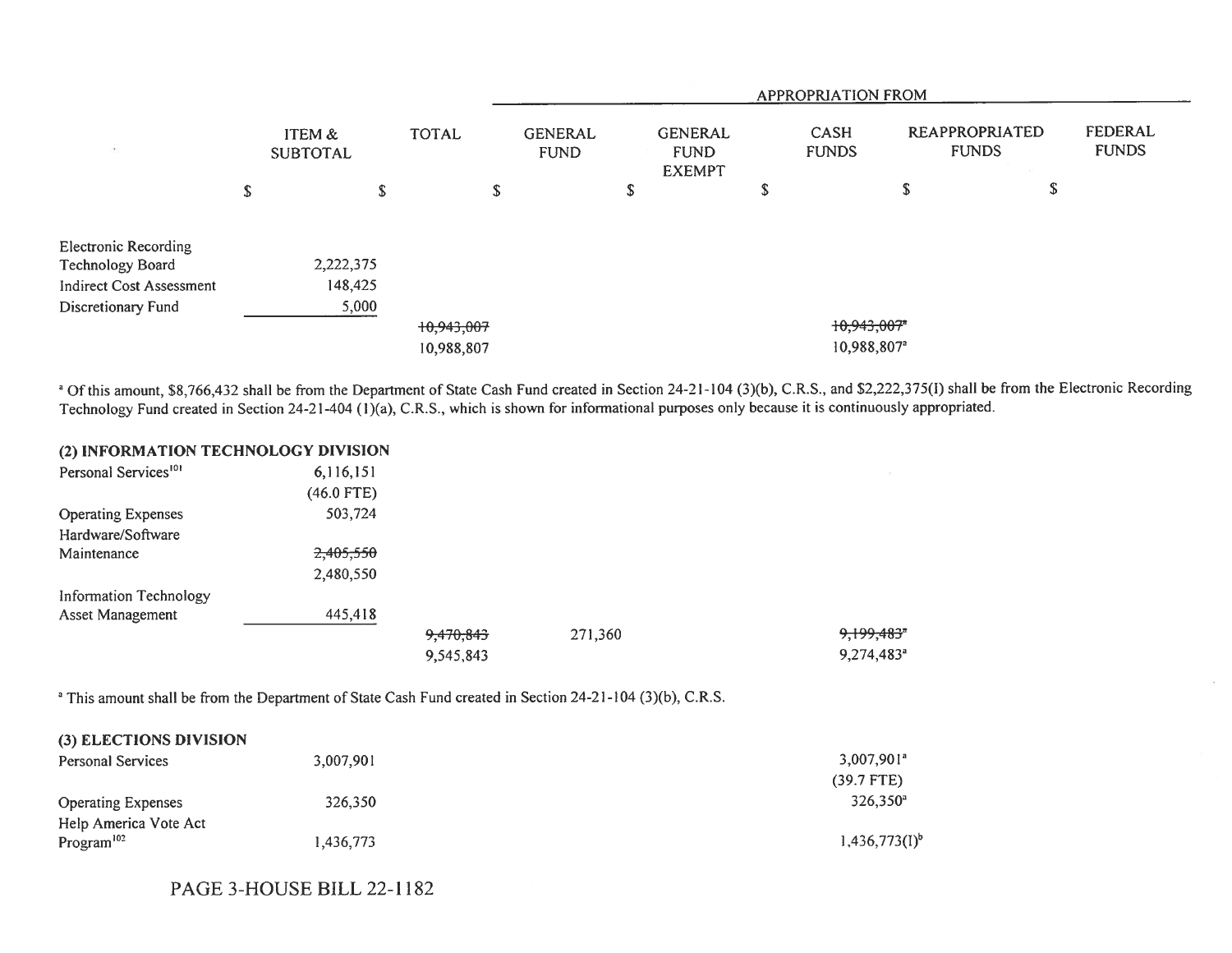|                              |                           |   |              | APPROPRIATION FROM            |   |                                                |    |                             |                                |   |                         |
|------------------------------|---------------------------|---|--------------|-------------------------------|---|------------------------------------------------|----|-----------------------------|--------------------------------|---|-------------------------|
|                              | ITEM &<br><b>SUBTOTAL</b> |   | <b>TOTAL</b> | <b>GENERAL</b><br><b>FUND</b> |   | <b>GENERAL</b><br><b>FUND</b><br><b>EXEMPT</b> |    | <b>CASH</b><br><b>FUNDS</b> | REAPPROPRIATED<br><b>FUNDS</b> |   | FEDERAL<br><b>FUNDS</b> |
|                              | \$                        | S | S            |                               | S |                                                | \$ |                             | ъ                              | P |                         |
| Local Election               |                           |   |              |                               |   |                                                |    |                             |                                |   |                         |
| Reimbursement <sup>103</sup> | 3,200,000                 |   |              |                               |   |                                                |    | $3,200,000^a$               |                                |   |                         |
| Initiative and Referendum    | 165,000                   |   |              |                               |   |                                                |    | $165,000^{\circ}$           |                                |   |                         |
| Document Management          | 611,283                   |   |              |                               |   |                                                |    | $611,283$ <sup>a</sup>      |                                |   |                         |
|                              |                           |   | 8,747,307    |                               |   |                                                |    |                             |                                |   |                         |

<sup>a</sup> These amounts shall be from the Department of State Cash Fund created in Section 24-21-104 (3)(b), C.R.S.

<sup>b</sup> Of this amount, \$1,426,773 shall be from the Department of State Cash Fund created in Section 24-21-104 (3)(b), C.R.S., and \$10,000 shall be from the Federal Elections Assistance Fund created in Section 1-1.5-106 (1)(a), C.R.S., which is shown for informational purposes because it is continuously appropriated to the Department of State for the implementation of the federal Help America Vote Act of 2002, pursuant to Section 1-1.5-106 (2)(b), C.R.S. Appropriations from the Federal Elections Assistance Fund do not constitute fiscal year spending for the purposes of Section 20 of Article X of the State Constitution.

## (4) BUSINESS AND LICENSING DIVISION

| Personal Services                   | 2,597,268    |           |               |
|-------------------------------------|--------------|-----------|---------------|
|                                     | $(38.7$ FTE) |           |               |
| <b>Operating Expenses</b>           | 126,380      |           |               |
| <b>Business Intelligence Center</b> |              |           |               |
| <b>Personal Services</b>            | 629,580      |           |               |
|                                     | $(1.0$ FTE)  |           |               |
| <b>Business Intelligence Center</b> |              |           |               |
| <b>Operating Expenses</b>           | 150,000      |           |               |
|                                     |              | 3,503,228 | $3,503,228^a$ |

<sup>a</sup> This amount shall be from the Department of State Cash Fund created in Section 24-21-104 (3)(b), C.R.S.

| <b>TOTALS PART XX</b> |              |           |                                     |
|-----------------------|--------------|-----------|-------------------------------------|
| (STATE)               | \$32,664,385 | 271,360   | \$32,393,025"                       |
|                       | \$32,785,185 | _________ | $$32,513,825$ <sup>a</sup><br>_____ |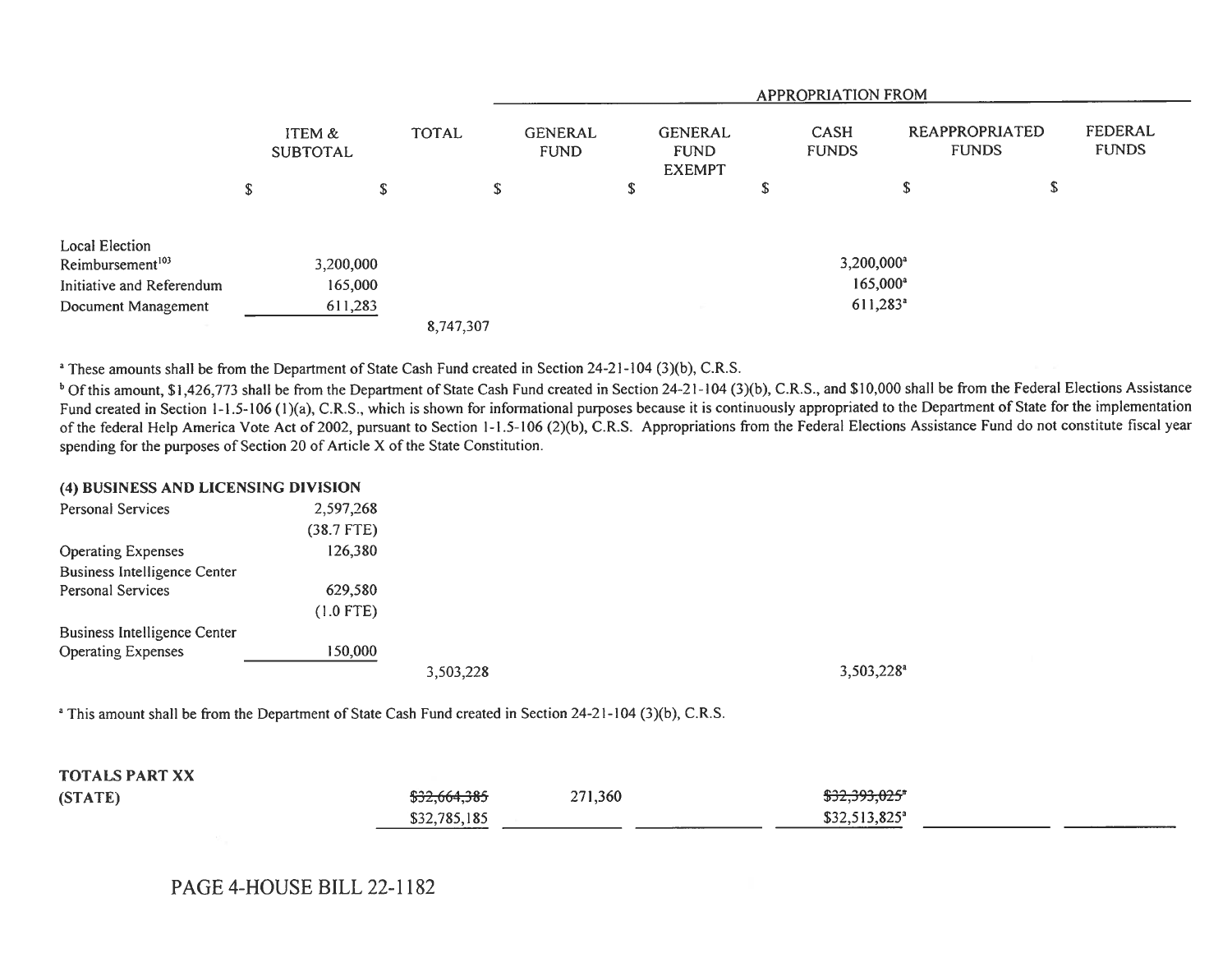|                           |              | APPROPRIATION FROM                                                              |                             |                                |                         |  |  |  |  |
|---------------------------|--------------|---------------------------------------------------------------------------------|-----------------------------|--------------------------------|-------------------------|--|--|--|--|
| ITEM &<br><b>SUBTOTAL</b> | <b>TOTAL</b> | <b>GENERAL</b><br><b>GENERAL</b><br><b>FUND</b><br><b>FUND</b><br><b>EXEMPT</b> | <b>CASH</b><br><b>FUNDS</b> | REAPPROPRIATED<br><b>FUNDS</b> | FEDERAL<br><b>FUNDS</b> |  |  |  |  |
| \$                        |              |                                                                                 |                             |                                |                         |  |  |  |  |

<sup>a</sup> Of this amount, \$2,232,375 contains an (I) notation.

FOOTNOTES -- The following statements are referenced to the numbered footnotes throughout section 2.

- 101 Department of State, Information Technology Division, Personal Services -- Of this appropriation, \$271,360 General Fund remains available for expenditure until the close of the 2022-23 state fiscal year. It is the General Assembly's intent that this appropriation be used to implement S.B. 19-235.
- 102 Department of State, Elections Division, Help America Vote Act Program -- Of this amount, \$10,000 is for informational purposes only, and \$866,773 remains available for expenditure until the completion of the project or the close of the 2024-25 state fiscal year, whichever comes first.
- 103 Department of State, Elections Division, Local Election Reimbursement -- If actual reimbursements to counties required by Section 1-5-505.5, C.R.S., exceed the cash funds amount specified in this line item, the Department may spend up to 115.0 percent of the cash funds amount specified to make the required reimbursements.